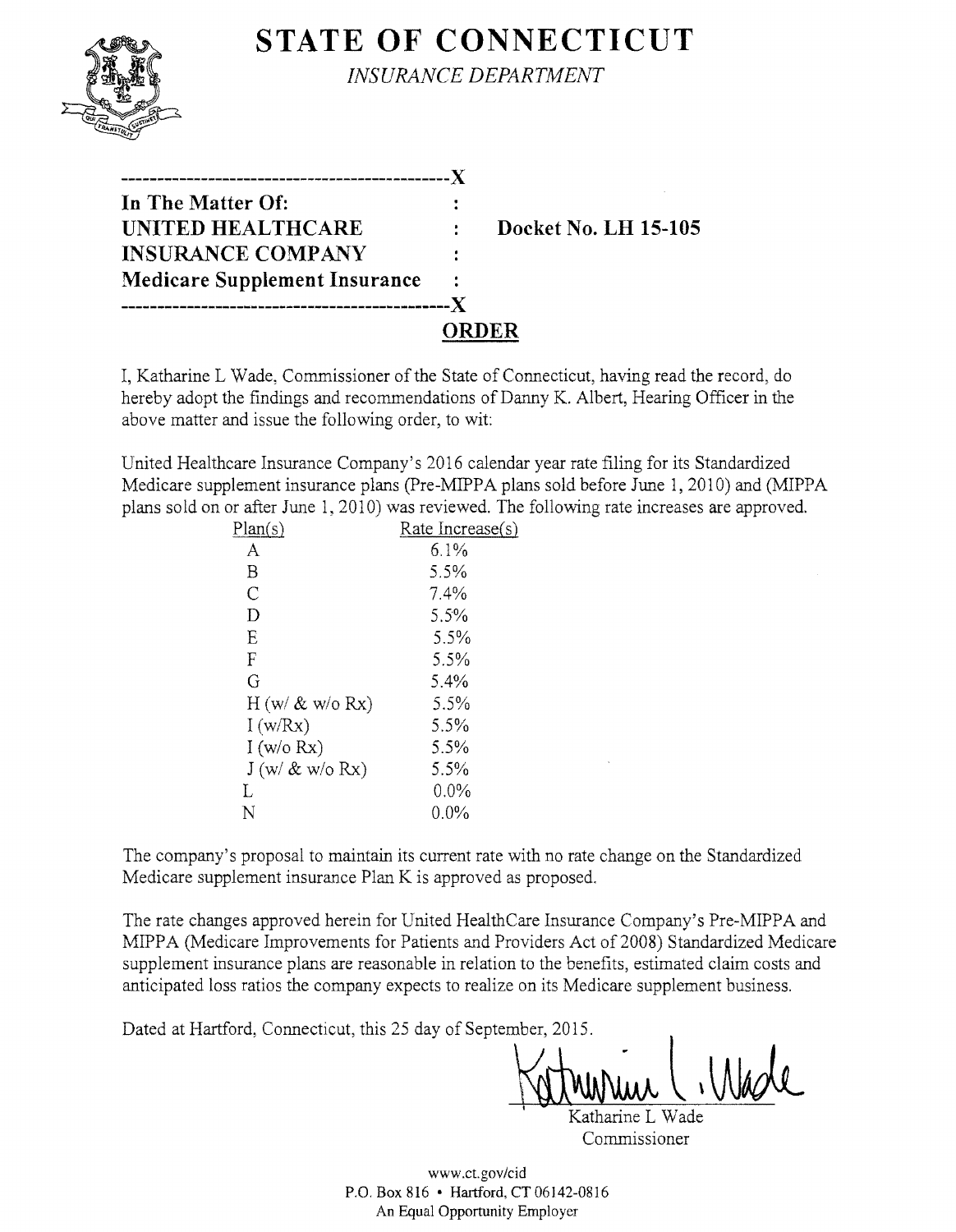# **STATE OF CONNECTICUT**

*INSURANCE DEPARTMENT* 

**In The Matter Of: UNITED HEALTHCARE** : Docket No. LH 15-105 **INSURANCE COMPANY Medicare Supplement Insurance**  -------------------

---------------------X

## **PROPOSED FINAL DECISION**

## 1. **INTRODUCTION**

The Insurance Commissioner ofthe State of Connecticut is empowered to review rates charged for individual and group Medicare supplement policies sold to any resident of this State who is eligible for Medicare. The source for this regulatory authority is contained in Chapter 700c and Section 3 8a-495a of the Connecticut General Statutes.

After due notice a hearing was held at the Insurance Department in Hartford on September 15, 2015 to consider whether or not the rate increase requested by United Healthcare Insurance Company on its Medicare supplement business should be approved.

No member from the general public or public officials attended the hearing.

One company representative participated in the Hearing via speaker phone.

The hearing was conducted in accordance with the requirements of Section 38a-474, Connecticut General Statutes, the Uniform Administrative Procedures Act, Chapter 54 of the Connecticut General Statutes, and the Insurance Department Rules of Practice, Section 3Sa-8-1 et seq. ofthe Regulations of Connecticut State Agencies.

A Medicare supplement (or Medigap) policy is a private health insurance policy sold on an individual or group basis which provides benefits that are additional to the benefits provided by Medicare. For many years Medicare supplement policies have been highly regulated under both state and federal law to protect the interests of persons eligible for Medicare who depend on these policies to provide additional coverage for the costs of health care.

Effective December 1, 2005, Connecticut amended its program of standardized Medicare supplement policies in accordance with Section 38a-495a of the Connecticut General Statutes, and Sections 38a-495al through 38a-495a-21 of the Regulations of Connecticut Agencies. This program, which conforms to federal requirements, provides that all insurers offering Medicare supplement policies for sale in the state must offer the basic "core" package of benefits known as Plan A. Insurers may also offer any one or more of eleven other plans (Plans B through N).

Effective January 1, 2006, in accordance with Section 38a-495c of the Connecticut General Statutes (as amended by Public Act 05-20) premiums for all Medicare supplement policies in the state must use community rating. Rates for Plans A through N must be computed without regard to age, gender, previous claims history or the medical condition of any person covered by a Medicare supplement policy or certificate.

> www.ct.gov/cid P.O. Box 816 • Hartford, CT06142-0816 An Equal Opportunity Employer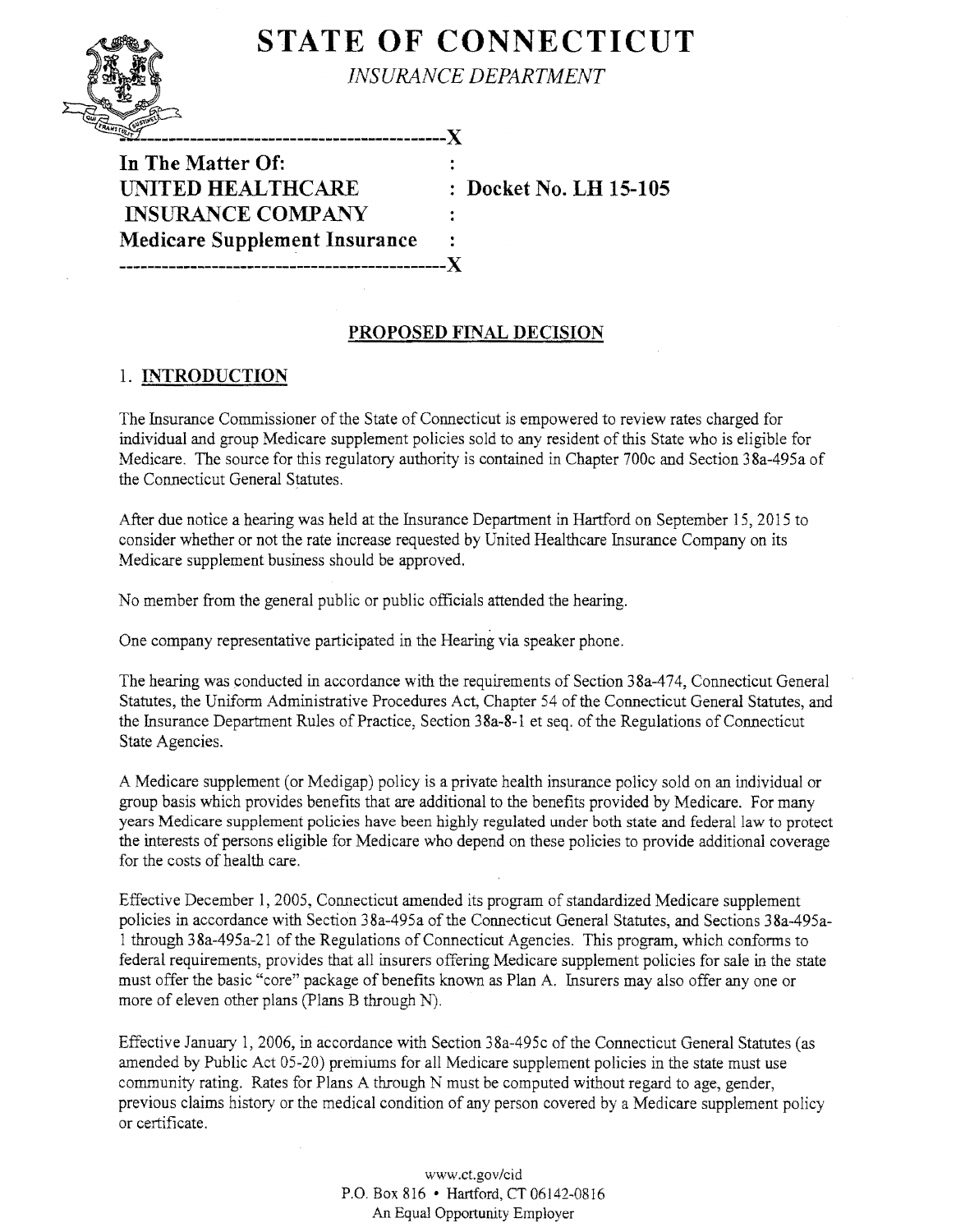The statute provides that coverage under Plan A through N may not be denied on the basis of age, gender, previous claims history or the medical condition of any covered person. Insurers may exclude benefits for losses incurred within six months from the effective date of coverage based on a pre-existing condition.

Effective October l, 1998, carriers that offer Plan B or Plan C must make these plans as well as Plan A, available to all persons eligible for Medicare by reason of disability.

Insurers must also make the necessary arrangements to receive notice of all claims paid by Medicare for their insureds so that supplemental benefits can be computed and paid without requiring insureds to file claim forms for such benefits. This process of direct notice and automatic claims payment is commonly referred to as "piggybacking" or "crossover".

Sections 38a-495 and 38a-522 of the Connecticut General Statutes, and Section 38a-495a-10 of the Regulations of Connecticut Agencies, state that individual and group Medicare supplement policies must have anticipated loss ratios of 65% and 75%, respectively. Under Sections 38a-495-7 and 38a-495a-10 of the Regulations of Connecticut Agencies, filings for rate increases must demonstrate that actual and expected losses in relation to premiums meet these standards, and anticipated loss ratios for the entire future period for which the requested premiums are calculated to provide coverage must be expected to equal or exceed the appropriate loss ratio standard.

Section 38a-473 of the Connecticut General Statutes provides that no insurer may incorporate in its rates for Medicare supplement policies factors for expenses that exceed 150% of the average expense ratio for that insurer's entire written premium for all lines of health insurance for the previous calendar year.

#### II. **FINDING OFFACT**

After reviewing the exhibits entered into the record of this proceeding, the testimony of the witnesses, and utilizing the experience, technical competence and specialized knowledge of the Insurance Department, the undersigned makes the following findings of fact:

#### General

UnitedHealthcare was granted rate increases on its Connecticut Medicare Supplement AARP block of business for 2015. The current filing for 2016 rates request the following increases:

|                           | Proposed     |              |                 |
|---------------------------|--------------|--------------|-----------------|
|                           | 2016 Monthly | 2015 Monthly | Diff.           |
| Plan                      | Rate         | Rate         | $(\frac{0}{0})$ |
| А                         | \$144.50     | \$136.25     | $6.1\%$         |
| B                         | \$196.00     | \$185.75     | 5.5%            |
| $\mathsf{C}$              | \$303.25     | \$282.25     | $7.4\%$         |
| D                         | \$216.75     | \$205.50     | $5.5\%$         |
| E                         | \$217.50     | \$206.25     | $5.5\%$         |
| $\boldsymbol{\mathrm{F}}$ | \$234.50     | \$222.25     | $5.5\%$         |
| G                         | \$217.75     | \$206.50     | $5.4\%$         |
| $H$ (with $Rx$ )          | \$307.25     | \$291.25     | 5.5%            |
| $H$ (without $Rx$ )       | \$212.50     | \$201.50     | $5.5\%$         |
| I (with $Rx$ )            | \$310.75     | \$294.50     | $5.5\%$         |
| I (without Rx)            | \$215.25     | \$204.00     | 5.5%            |
| $J$ (with $Rx$ )          | \$373.25     | \$353.75     | 5.5%            |
| J (without Rx)            | \$235.75     | \$223.50     | $5.5\%$         |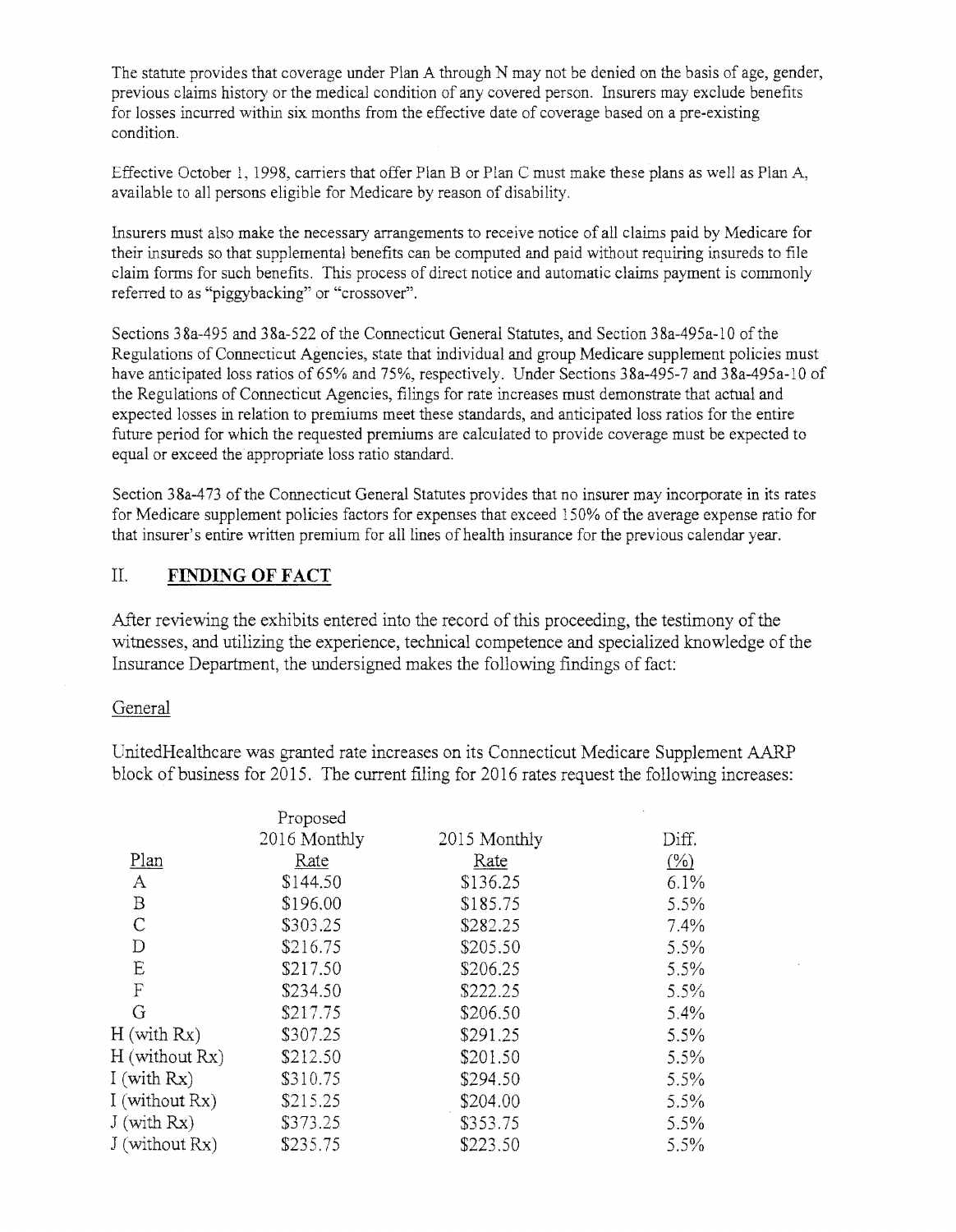|              | \$121.75 | \$116.00 | $5.0\%$ |
|--------------|----------|----------|---------|
| $\mathbf{N}$ | \$158.00 | \$147.00 | $7.5\%$ |

No rate change requested for Plan K.

 $\mathcal{L}_{\mathcal{A}}$ 

UnitedHealthcare calculated the Medicare Part A trend as follows:

|                               | 2013     | 2014     | 2015     | 2016    |
|-------------------------------|----------|----------|----------|---------|
| Medicare Part A Deductible    | \$1.184  | \$1,216  | \$1,260  | \$1,300 |
| % Change in Part A Deductible | 2.4%     | $2.7\%$  | $3.6\%$  | 3.2%    |
| Utilization Trend             | $-3.9\%$ | $-1.1\%$ | $-2.3\%$ | $-2.6%$ |
| Composite Trend               | $-1.6\%$ | $1.5\%$  | $1.3\%$  | $0.5\%$ |

UnitedHealthcare's standardized plans prior to June 1, 2010 cover approximately 47,243, with an additional 44,744 covered under the new MIPPA plan. The standardized MIPPA plans are available on a group basis under a group policy issued to the American Association of Retired Persons (AARP).

UnitedHea1thcare certified that the expense factors, within the proposed rates, are in compliance with section 38a-473, C.G.S.

The Connecticut loss ratios for the standardized block of business are as follows:

| Plan         | 2012  | 2013  | 2014   |
|--------------|-------|-------|--------|
| $\mathbf{A}$ | 81.8% | 86.5% | 83.8%  |
| $\mathbf B$  | 85.3% | 87.3% | 91.1%  |
| $\mathsf{C}$ | 88.6% | 83.4% | 85.0%  |
| D            | 83.2% | 91.2% | 95.6%  |
| E            | 81.4% | 82.3% | 80.8%  |
| $\mathbf F$  | 77.2% | 78.1% | 81.7%  |
| G            | 83.3% | 87.3% | 85.3%  |
| H            | 98.8% | 99.9% | 104.1% |
| I            | 74.4% | 83.4% | 82.4%  |
| $\bf J$      | 74.4% | 75.6% | 77.5%  |
| K            | 72.8% | 60.6% | 67.0%  |
| L            | 78.1% | 70.1% | 80.4%  |
| N            | 64.9% | 71.2% | 77.0%  |
| Total        | 78.2% | 78.6% | 81.2%  |

Compliance with Reg. 38a-474 (submission and review of rates for Medicare supplement) UnitedHealthcare's 2014 Medicare supplement rate filing proposals are in compliance with the requirements of regulation 38a-474 as it applies to the contents of the rate submission as well as the actuarial memorandums.